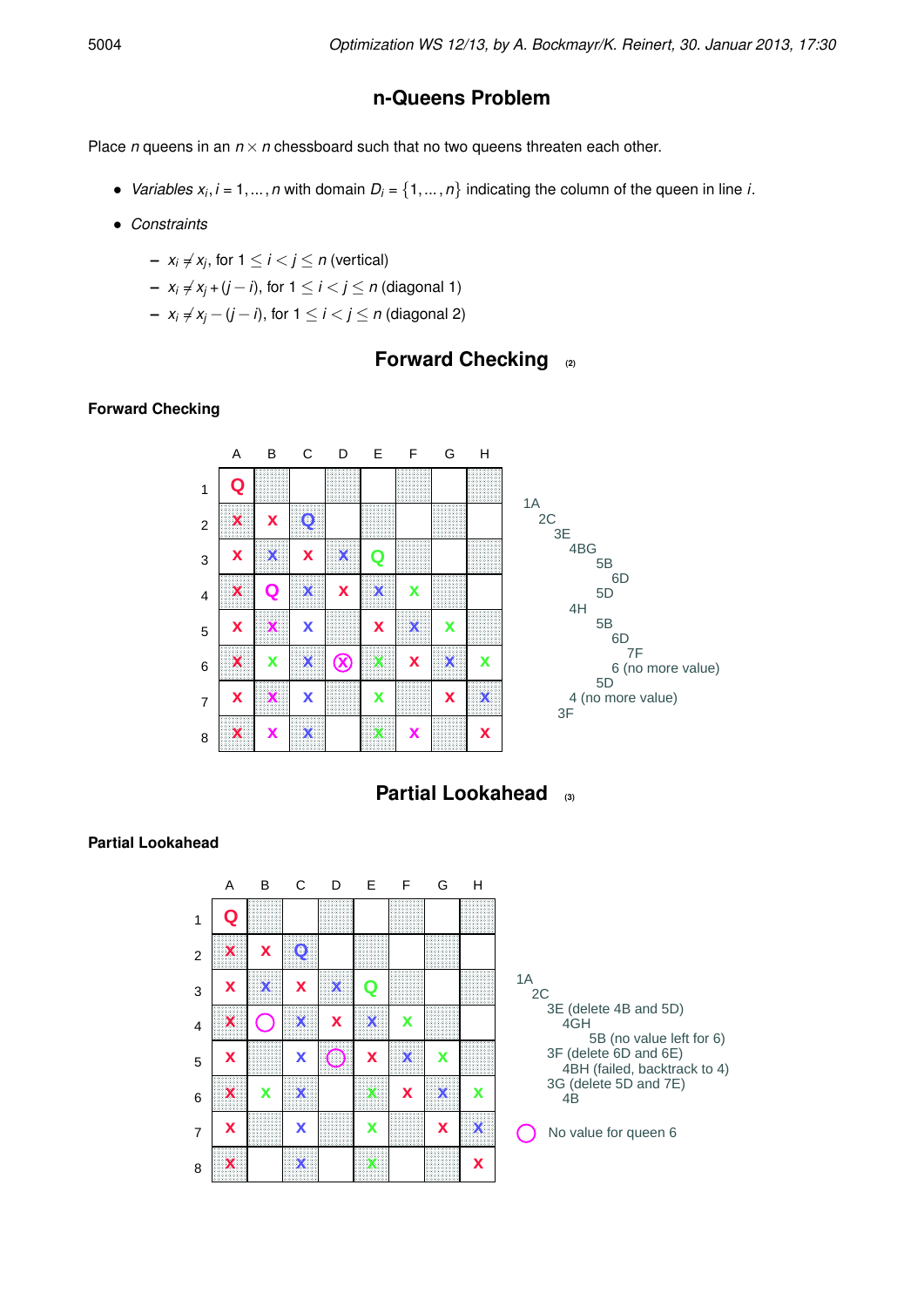### **Full Lookahead (4)**



#### **Full Lookahead**

### **Typical structure of a constraint program**

- Declare the variables and their domains
- State the constraints
- Enumeration (labeling)

The constraint solver achieves only local consistency.

In order to get global consistency, the domains have to be enumerated.

#### **Labeling**

- Assigning to the variables their possible values and constructing the corresponding search tree.
- *Important questions*
	- 1. In which order should the variables be instantiated (variable selection) ?
	- 2. In which order should the values be assigned to a selected variable (value selection) ?
- Static vs. dynamic orderings
- *Heuristics*

## **Dynamic variable/value orderings**

- Variable orderings
	- **–** Choose the variable with the smallest domain *"first fail"*
	- **–** Choose the variable with the smallest domain that occurs in most of the constraints *"most constrained"*
	- **–** Choose the variable which has the smallest/largest lower/upper bound on its domain.